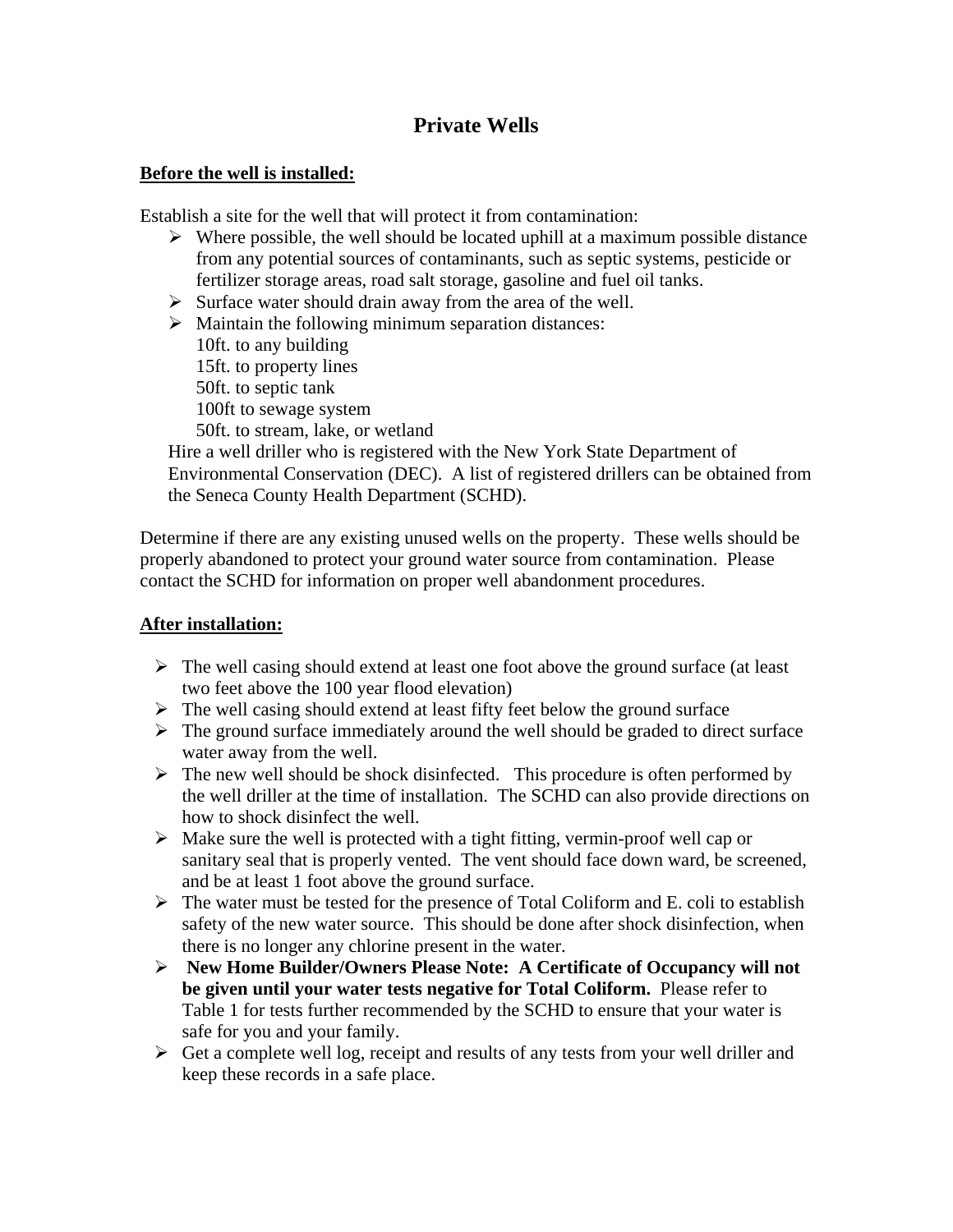| Table 1: Individual Residential Well Water Supply Quality Testing |                                        |
|-------------------------------------------------------------------|----------------------------------------|
| <b>Test</b>                                                       | <b>Maximum Contaminant Level (MCL)</b> |
| Coliform bacteria                                                 | Any positive result is unsatisfactory  |
| Chloride                                                          | 250.0                                  |
| Lead                                                              | $0.015$ mg/L                           |
| <b>Nitrates</b>                                                   | 10mg/L as Nitrogen                     |
| <b>Nitrites</b>                                                   | 1mg/L as Nitrogen                      |
| Iron                                                              | $0.3$ mg/L                             |
| Manganese                                                         | 0.3mg/L                                |
| Sodium                                                            | No designated limit**                  |
| pH                                                                | No designated limit                    |
| Hardness                                                          | No designated limit                    |
| Turbidity                                                         | 5 NTU                                  |

- mg/L means milligram per liter
- MCL defines the highest concentrations of contaminants allowed in public water supplies, as set by the New York State Health Department and the Environmental Protection Agency (EPA).
- NTU means Nephelometric Turbidity Units

More than 20 mg/L of sodium should not be used for drinking by people on severely restricted sodium diets.

Also test for contaminants that might be located in your area. For example, test for volatile organic chemicals (VOCs) if oil, petroleum, or solvents are stored nearby or if there has been a spill. Test for pesticides and herbicides if a well is located close to an area used for agriculture. Contact the SCHD if you have any questions 315-539-1945.

## **Maintaining your well:**

- $\triangleright$  Protect the well from animal, chemical and groundwater contamination.
- $\triangleright$  Occasionally check the condition of the well cap or seal to ensure it is not cracked or loose. Also, check the casing for cracks or holes, and make sure that surface water is diverted away from the well.
- $\triangleright$  Prevent backflow of contaminated water into your water supply by installing backflow prevention devices (check valves or vacuum breakers) on all faucets with hose connections. An air gap should also be maintained between water supply lines and a potential source of contamination (for example, a hose and water in a swimming pool or puddle).